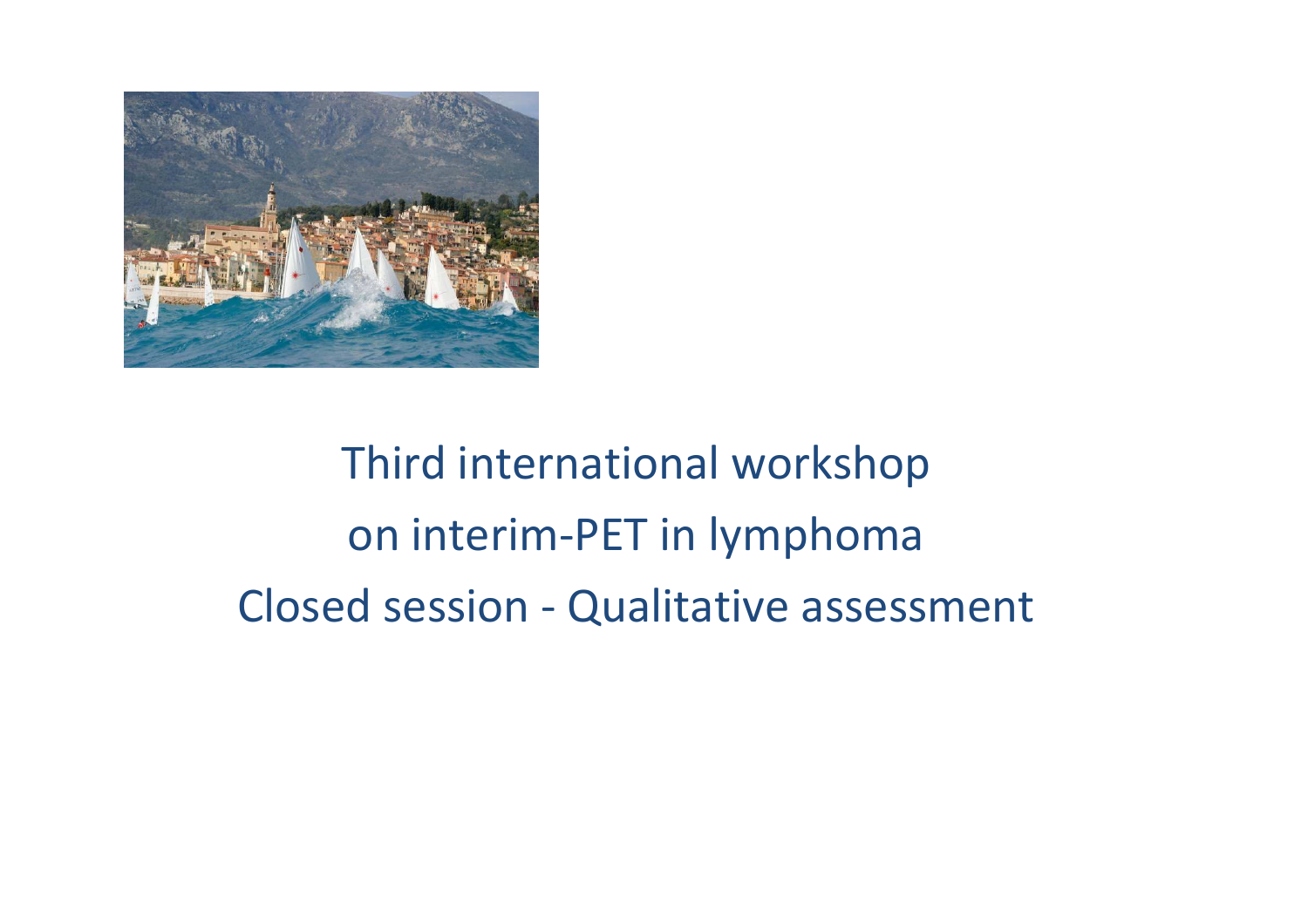# Unresolved issues related to Deauville 5 PS

### **Topic 1** Lead: Dr Kostagoklu

### The assessment of marrow response

Measuring the 'normal' thresholds of MBP and liver –should it be purely visual, or combined with a semi-quantitative assessment e.g. SUVmax, SUVpeak or SUVmean to compare with the lesion of interest

#### **Topic 2**Lead: Dr Mikhaeel

What is the best cut off to divide 'moderately' increased (score 4) and markedly increased (score 5) uptake. Can we better define the patients with clinically significant uptake within these groups?

#### **Topic 3**Lead: Dr Hagenbeek

Is interim PET of clinical value in lymphomas other than HL and DLBCL? What does the oncologist want from an "early response" scan in different lymphomas?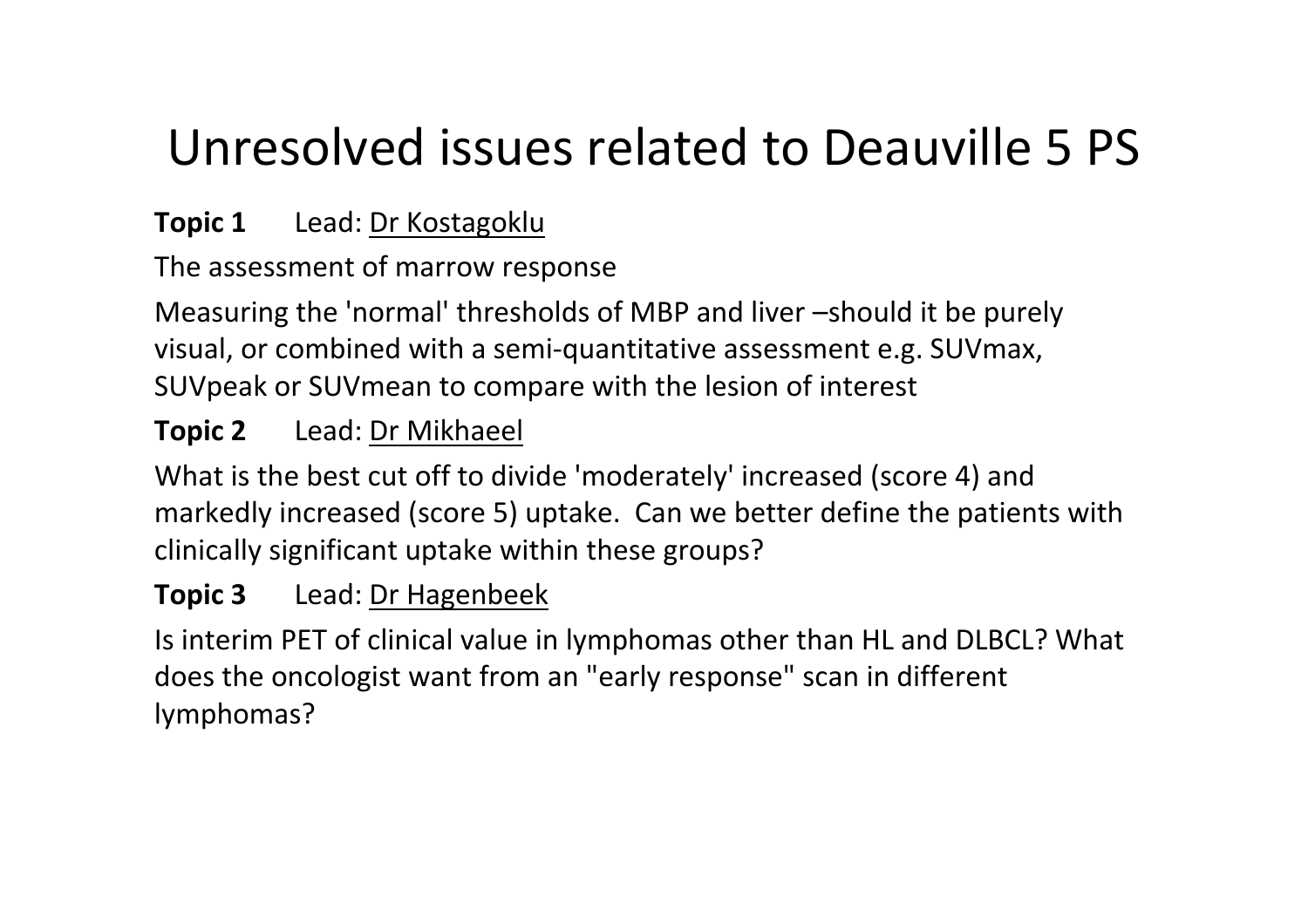## Unresolved issues related to Deauville 5 PS

**Topic 1** 

Lead: Dr Kostagoklu

The assessment of marrow response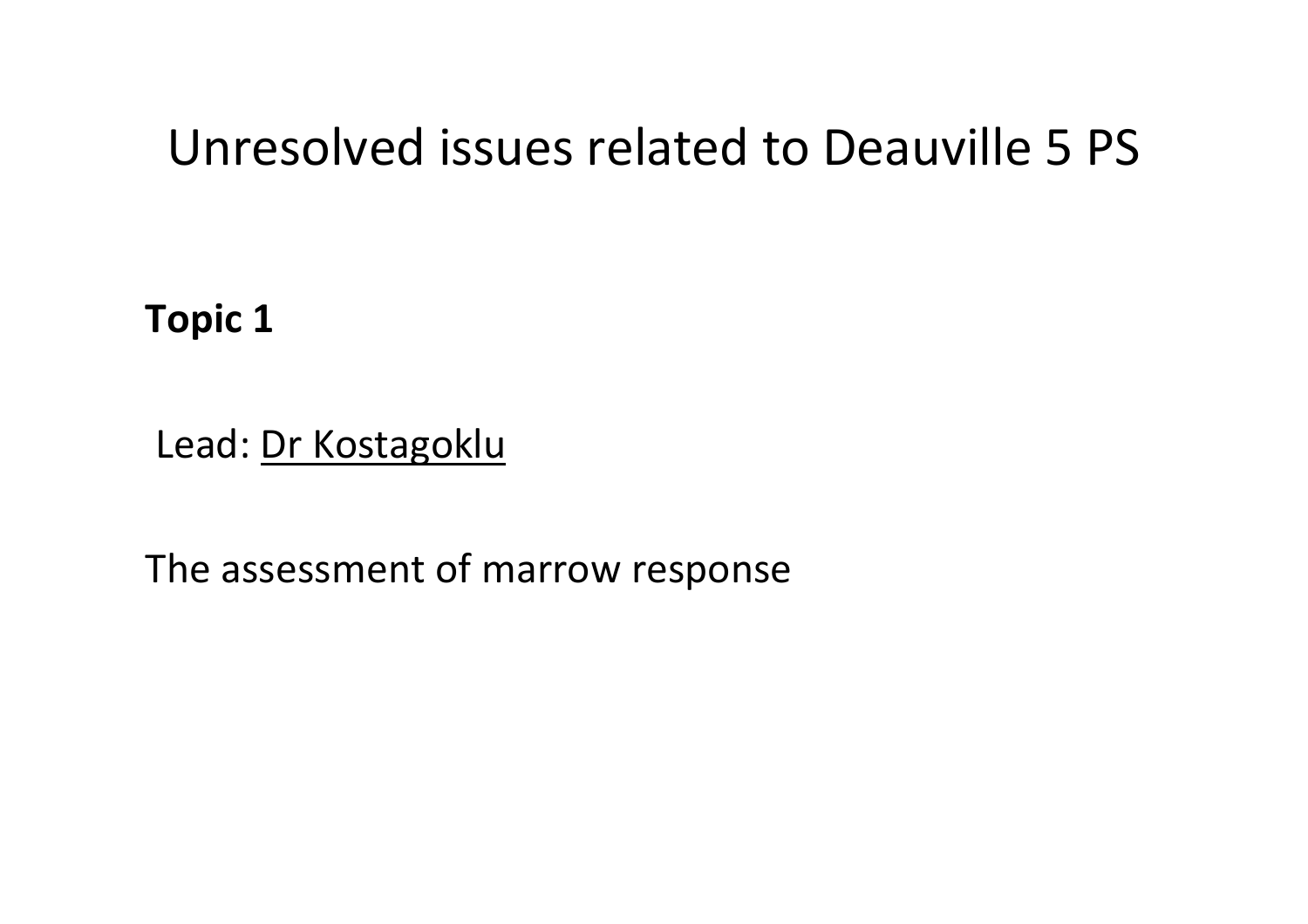## **Topic 2**

Lead: Dr Mikhaeel

What is the best cut off to divide 'moderately' increased (score 4) and markedly increased (score 5) uptake. Can we better define the patients with clinically significant uptake within these groups?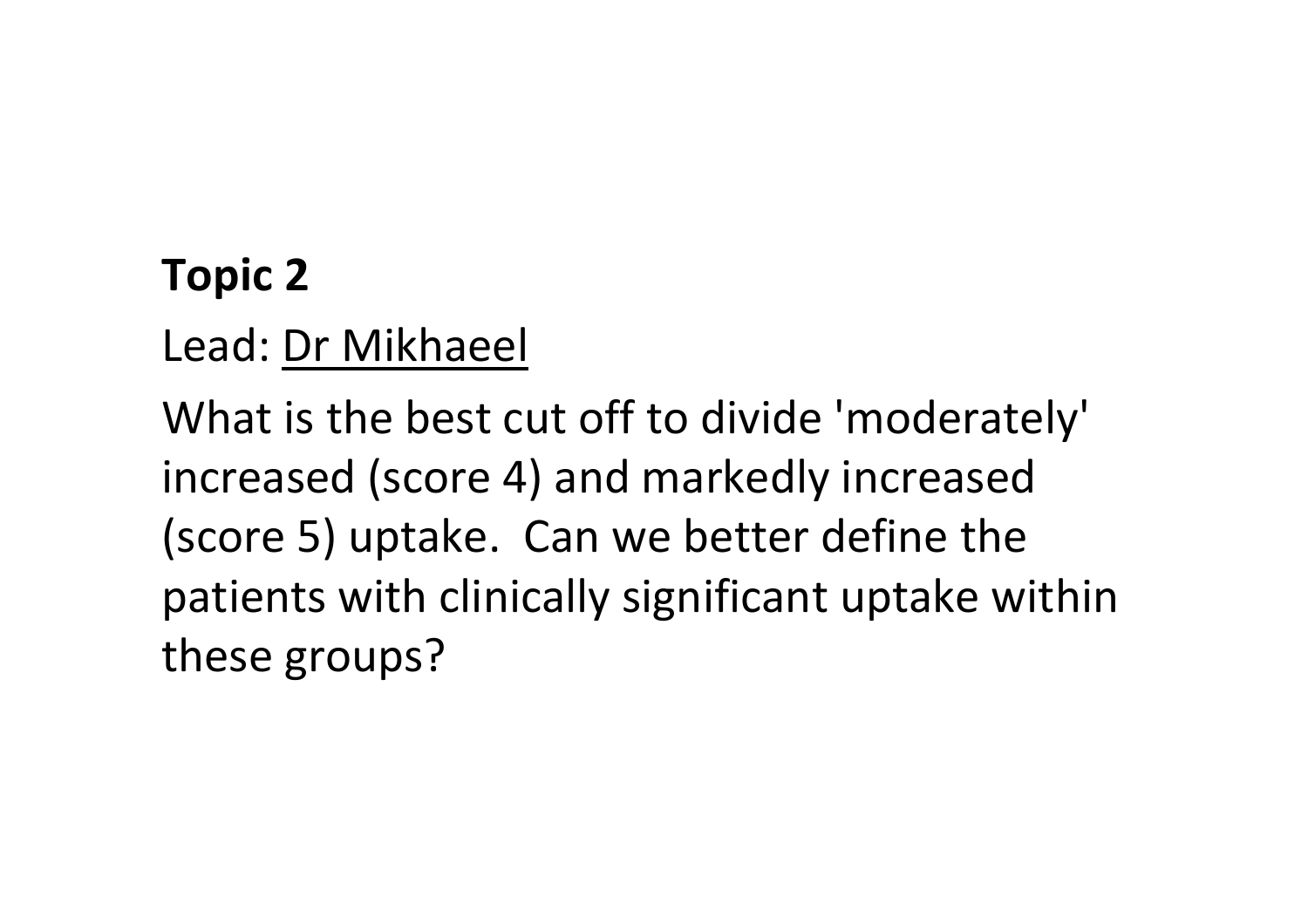## **Topic 3**

Lead: Dr Hagenbeek

Is interim PET of clinical value in lymphomas other than HL and DLBCL? What does the oncologist want from an "early response" scan in different lymphomas?